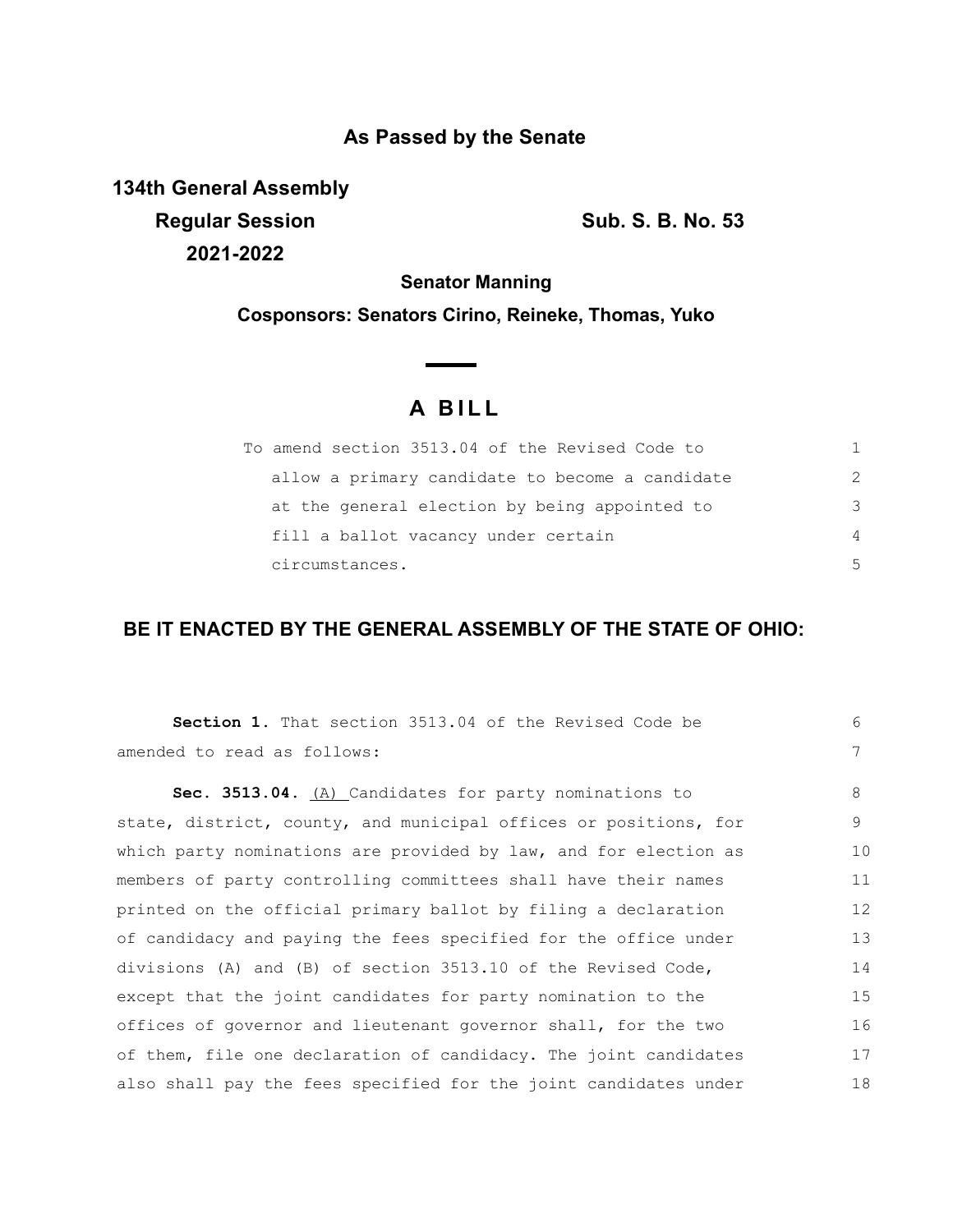divisions (A) and (B) of section 3513.10 of the Revised Code.

(B) The secretary of state shall not accept for filing the declaration of candidacy of a candidate for party nomination to the office of governor unless the declaration of candidacy also shows a joint candidate for the same party's nomination to the office of lieutenant governor, shall not accept for filing the declaration of candidacy of a candidate for party nomination to the office of lieutenant governor unless the declaration of candidacy also shows a joint candidate for the same party's nomination to the office of governor, and shall not accept for filing a declaration of candidacy that shows a candidate for party nomination to the office of governor or lieutenant governor who, for the same election, has already filed a declaration of candidacy or a declaration of intent to be a write-in candidate, or has become a candidate by the filling of a vacancy under section 3513.30 of the Revised Code for any other state office or any federal or county office. 20 21 22 23 24 25 26 27 28 29 30 31 32 33 34 35

 $N\rightarrow$  (C)(1) Except as otherwise provided in division (C)(2) of this section, no person who seeks party nomination for an office or position at a primary election by declaration of candidacy or by declaration of intent to be a write-in candidate and no person who is a first choice for president of candidates seeking election as delegates and alternates to the national conventions of the different major political parties who are chosen by direct vote of the electors as provided in this chapter shall be permitted to become a candidate by nominating petition, including a nominating petition filed under section 3517.012 of the Revised Code, by declaration of intent to be a write-in candidate, or by filling a vacancy under section 3513.31 of the Revised Code at the following general election for any office other than the office of member of the state 36 37 38 39 40 41 42 43 44 45 46 47 48 49

19